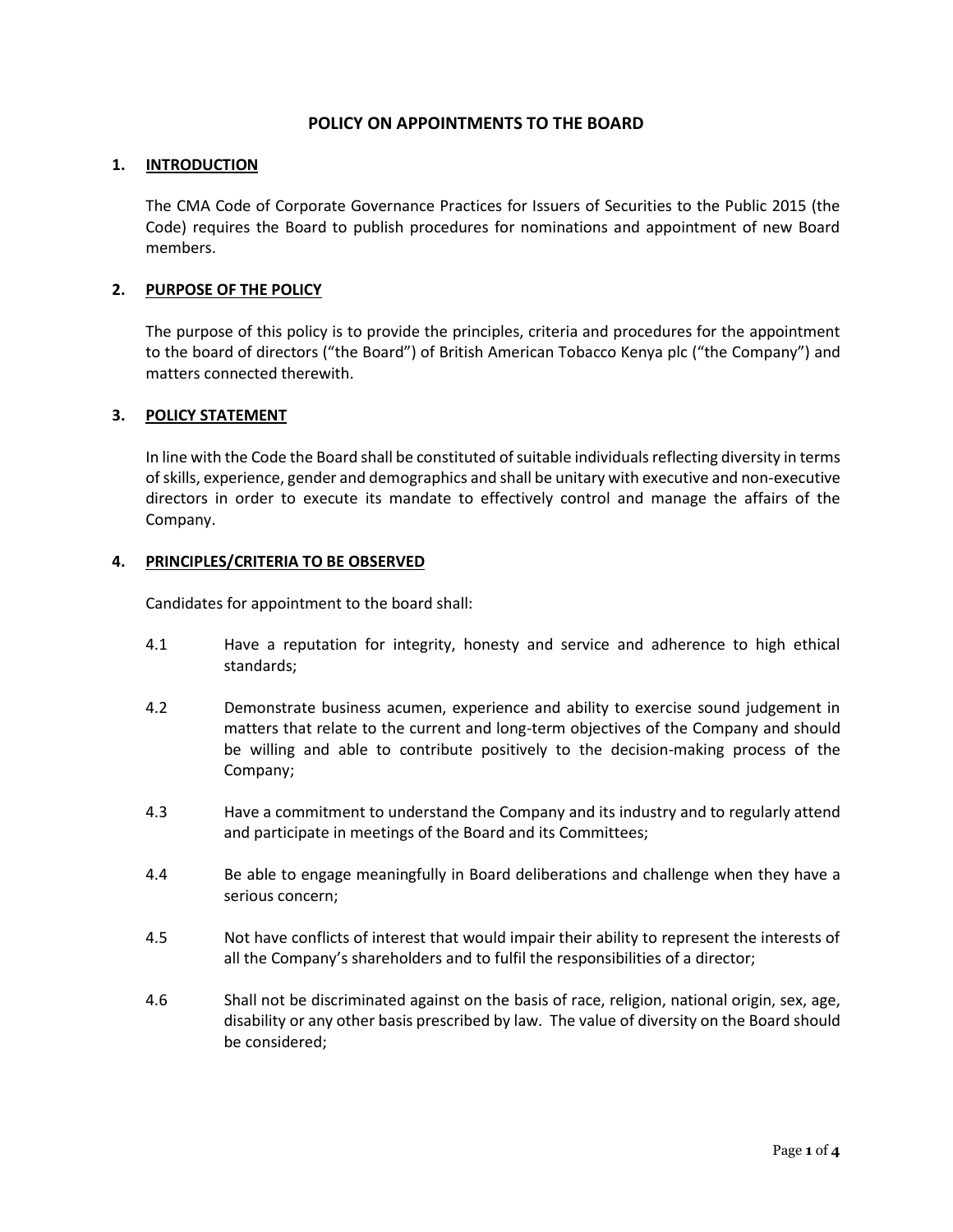- 4.7 Shall not be disqualified to act as a director, the candidate shall therefore not fall into any of the following categories:
	- 4.7.1 Be a body corporate or juristic person
	- 4.7.2 Not be an emancipated minor or under a similar legal disability or curatorship
	- 4.7.3 Not be a person removed from an office of trust on grounds of misconduct
	- 4.7.4 Not be a person convicted of fraud, theft, forgery, perjury or other offence involving dishonesty

#### **5. PROCEDURE**

- 5.1 The Board shall delegate its authority to the Nominations Committee("Committee") to periodically assess the skills required to competently discharge the Boards' duties, having regard to the strategic direction of the Company;
- 5.2 The current skills and competencies for the Board are as follows:
	- Tobacco Industry Knowledge
	- FMCG Experience
	- Large Corporate Experience
	- Listed Company Board Experience
	- Governance Leadership/Corporate Management
	- **■** Trade Block Experience
	- Audit/Finance
	- Risk Management
	- Regulation/Public Policy
	- Legal
	- Marketing/Sales
	- People/Organizational Development/Remuneration
	- Manufacturing Industry experience
- 5.3 The assessment in 5.1 shall also be done for the purposes of filling in casual vacancies on the Board;
- 5.4 A report on the outcome of that assessment shall be provided to the rest of the Board;
- 5.5 All Board members are required to assist with the identification and nomination of potential candidates;
- 5.6 The Committee shall, as and when it considers appropriate, but in any event on each occasion on which an existing director retires, assess the skills represented on the Board by the remaining non-executive directors and determine whether they meet the required skills identified, and if not determine how to rectify the situation;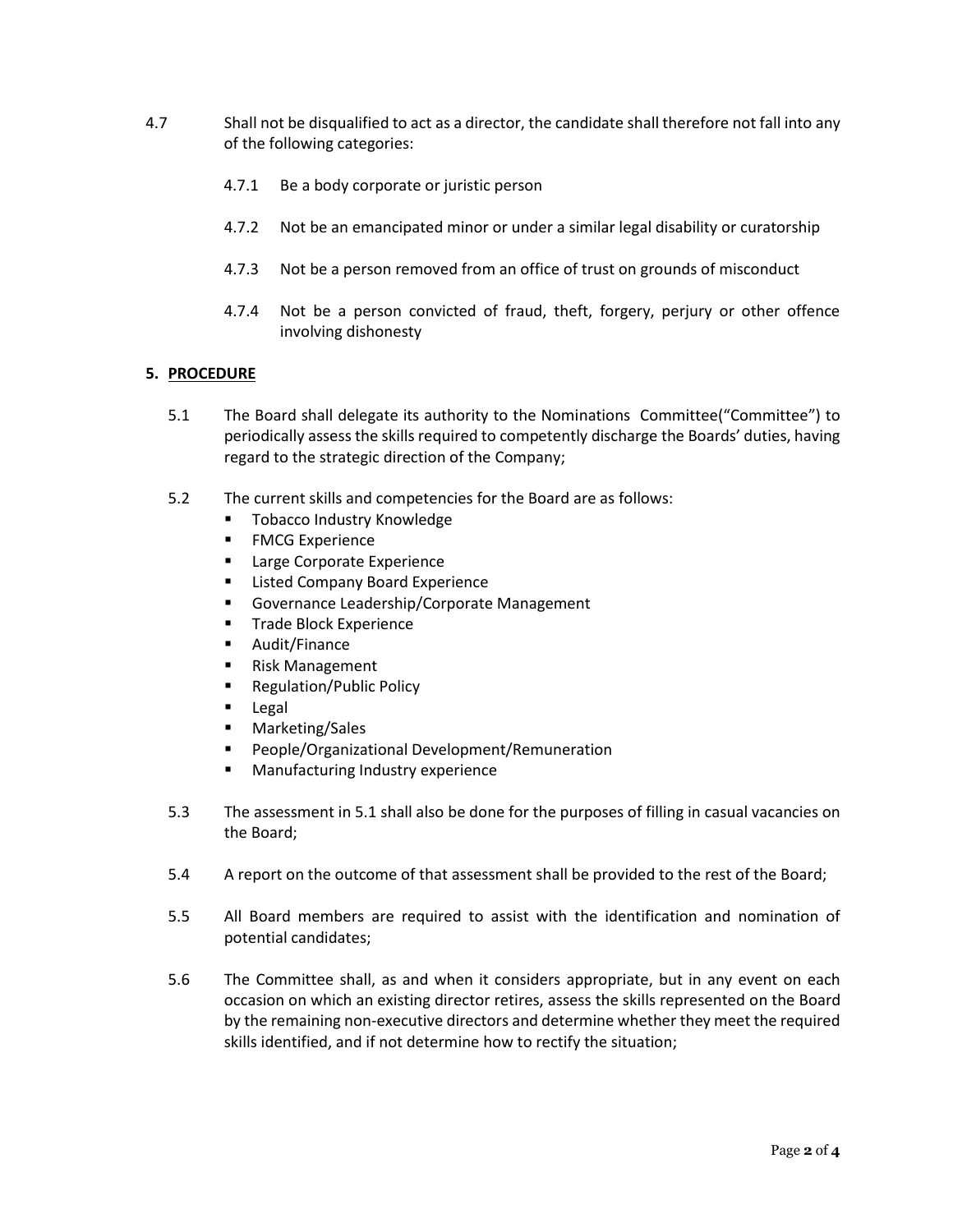- 5.7 The Committee, having regard to the skills required and the skills represented shall implement a process for the identification of suitable candidates for appointment to the Board of directors;
- 5.8 In determining the process for the identification of suitable candidates, the Committee may procure an appropriately qualified independent third party acting on a brief prepared by the Committee, which identifies the skills sought, undertakes a search;
- 5.9 The Committee
	- 5.9.1 screens the candidates;
	- 5.9.2 will ensure that the proper checks on the candidates to ensure that the candidates are not disqualified from acting as directors;
	- 5.9.3 will ensure that the candidates' backgrounds have been investigated in compliance with the Listing Requirements of the Capital Markets Authority.
	- 5.9.4 will make recommendations on appointments to the Board having due regard to the issues of diversity and the appropriate balance of executive, non-executive and independent directors as prescribed by the Board's Diversity Policy;
	- 5.9.5 must ensure that the candidate is free of any conflict of interest between duties that he/she will owe to the Company and his/her private interest;
	- 5.9.6 shall categorise the capacity of directors as executive, non-executive and independent;
	- 5.9.7 shall ensure that the candidate who will be appointed as an independent director passes all the independence tests as set out in the Code;
	- 5.9.8 will ensure that only candidates who have, in the judgement of the Chairman of the Board sufficient time to effectively fulfil the role of a Board member will be appointed as non-executive directors to the Board; and
	- 5.9.9 will make recommendations to the Chairman of the Board on candidates it considers appropriate with a report confirming the above.
- 5.10 Once the Committee has considered candidate proposals, interviews by the Chairman and members of the Committee shall be arranged.
- 5.11 Once the process is complete, the Committee shall recommend a candidate, whose details and resume shall be circulated to the Board for approval.
- 5.12 Once a candidate is appointed, a formal procedure is activated by the Company Secretary who ensures that: